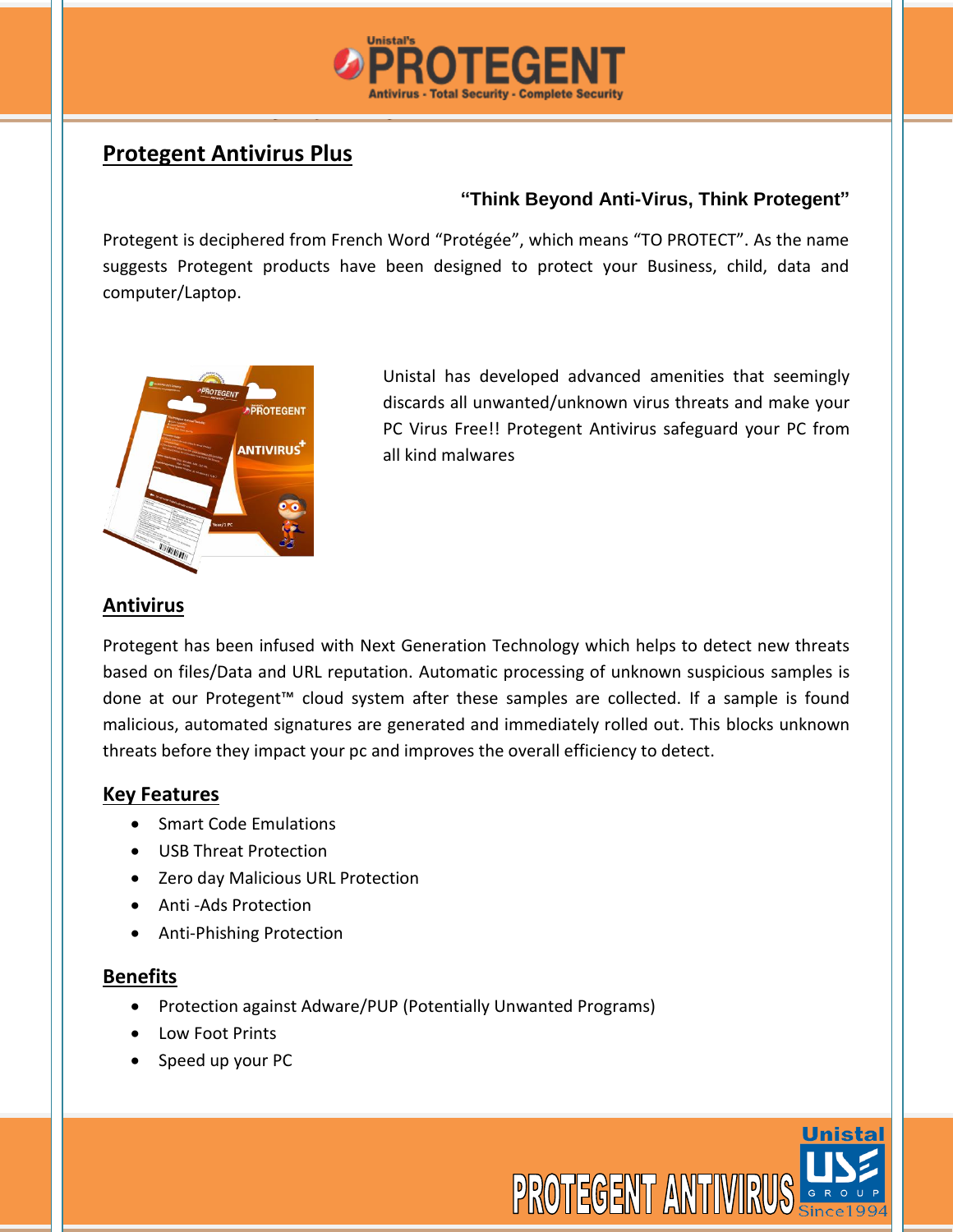

# **Descriptions**

| <b>Smart Code Emulations</b>                | Protegent strength lies in proactive detection of known and<br>unknown threats by means of complex definitions of malicious<br>behavior by using Smart Code Emulation signatures & neural<br>networks. A single signature can detect and block thousands of<br>known and unknown threats before they emerge. There entire<br>process is done without any impact on your system resource.                                                                                                                                                                                                                    |
|---------------------------------------------|-------------------------------------------------------------------------------------------------------------------------------------------------------------------------------------------------------------------------------------------------------------------------------------------------------------------------------------------------------------------------------------------------------------------------------------------------------------------------------------------------------------------------------------------------------------------------------------------------------------|
| <b>Anti-Ads Protection</b>                  | With Protegent anti-ads protection, most of the Ads are<br>blocked and removed before data is downloaded to your<br>computer. This helps to increase faster uploading &<br>downloading and thereby saving your bandwidth.                                                                                                                                                                                                                                                                                                                                                                                   |
| <b>USB Threat Protection</b>                | Protegent malware team has implemented Neural Smart Scan<br>which protects system from unknown USB threats. When a<br>USB is infected with malware, it usually creates short cuts and<br>hides the data inside it. Protegent has adapted to a different<br>and advanced approach to clean such infected USB drives.                                                                                                                                                                                                                                                                                         |
| <b>Web Control</b>                          | Protects against online risks and blocks Internet clutter.                                                                                                                                                                                                                                                                                                                                                                                                                                                                                                                                                  |
| Zero day Malicious URL<br><b>Protection</b> | Malicious URL Protection provides another layer of protection<br>against command and control, botnet's and suspicious links. If<br>malicious<br>communication<br>detected, the<br>URL<br>is<br>any<br>communication is aborted and a warning block message<br>"blocked" is displayed to the user.                                                                                                                                                                                                                                                                                                           |
| <b>Anti Phishing Protection</b>             | Protegent encourages online shopping and provides protection<br>against fake phishing sites. Protegent anti-phishing adds one<br>more layer of protection. When a user's computer attempts to<br>access a URL, it will be compared against DenySense.net<br>system of known phishing sites. If the fake URL is found,<br>connection to the URL is aborted and a warning message<br>"blocked" is displayed. Our database contains millions of<br>phishing websites and is regularly updated. With Protegent <sup>™</sup><br>you are protected from scams with more comfortable and<br>safer online shopping. |